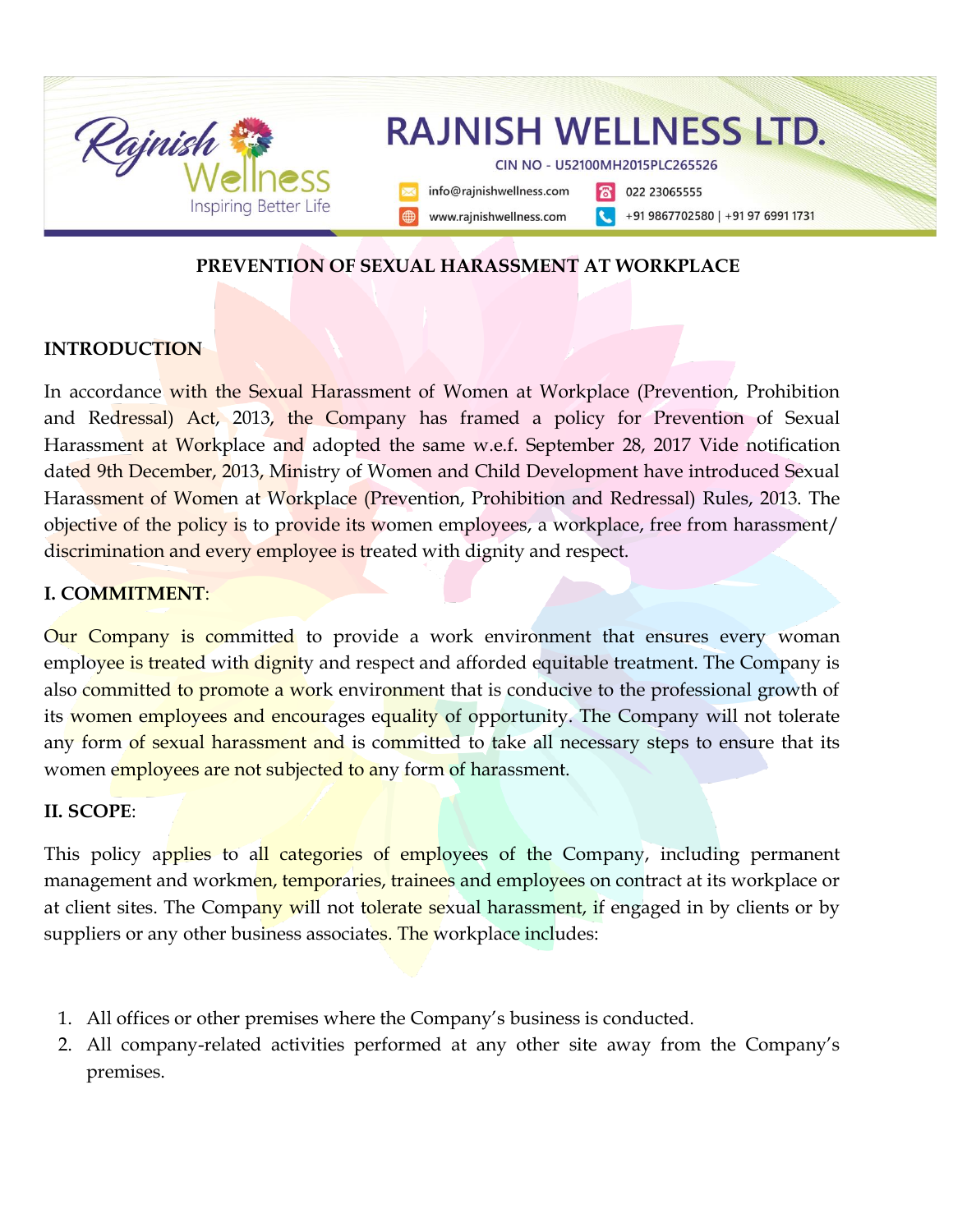3. Any social, business or other functions where the conduct or comments may have an adverse impact on the workplace or workplace relations.

### **III. DEFINITION OF SEXUAL HARASSMENT**:

**"Sexual Harassment"** includes any one or more of the following unwelcome acts or behavior (whether directly or by implication) namely:-

i. Physical contact and advances; or

- ii. A demand or request for sexual favors; or
- iii. Making sexually coloured remarks; or
- iv. Showing pornography; or
- v. Any other unwelcome physical, verbal or non-verbal conduct of sexual nature.

### **IV. RESPONSIBILITIES REGARDING SEXUAL HARASSMENT**:

All employees of the Company have a personal responsibility to ensure that their behavior is not contrary to this policy. All employees are encouraged to reinforce the maintenance of a work environment free from sexual harassment.

### **V. COMPLAINT MECHANISM**:

Whether or not such conduct constitutes an offence under law or a breach of the service rules, an appropriate complaint mechanism in the form of "Internal Complaints Committee" has been created in the Company for time-bound redressal of the complaint made by the victim.

## **VI. INTERNAL COMPLAINTS COMMITTEE**:

The Company has instituted an Internal Complaints Committee for redressal of sexual harassment complaint (made by the victim) and for ensuring time bound treatment of such complaints. In accordance with the sexual Harassment of Women at Workplace (Prevention, Prohibition and Redressal) Act, 2013, the Internal Complaints Committee will comprise of the following:

1. Chairperson - Shall be a woman employed at a senior level at workplace amongst the employees

2. Two members- Shall be amongst employees preferably committed to the cause of woman.

The Internal Complaints Committee is responsible for:

- Investigating every formal written complaint of sexual harassment.
- Taking appropriate remedial measures to respond to any substantiated allegations of sexual harassment.
- Discouraging and preventing employment-related sexual harassment.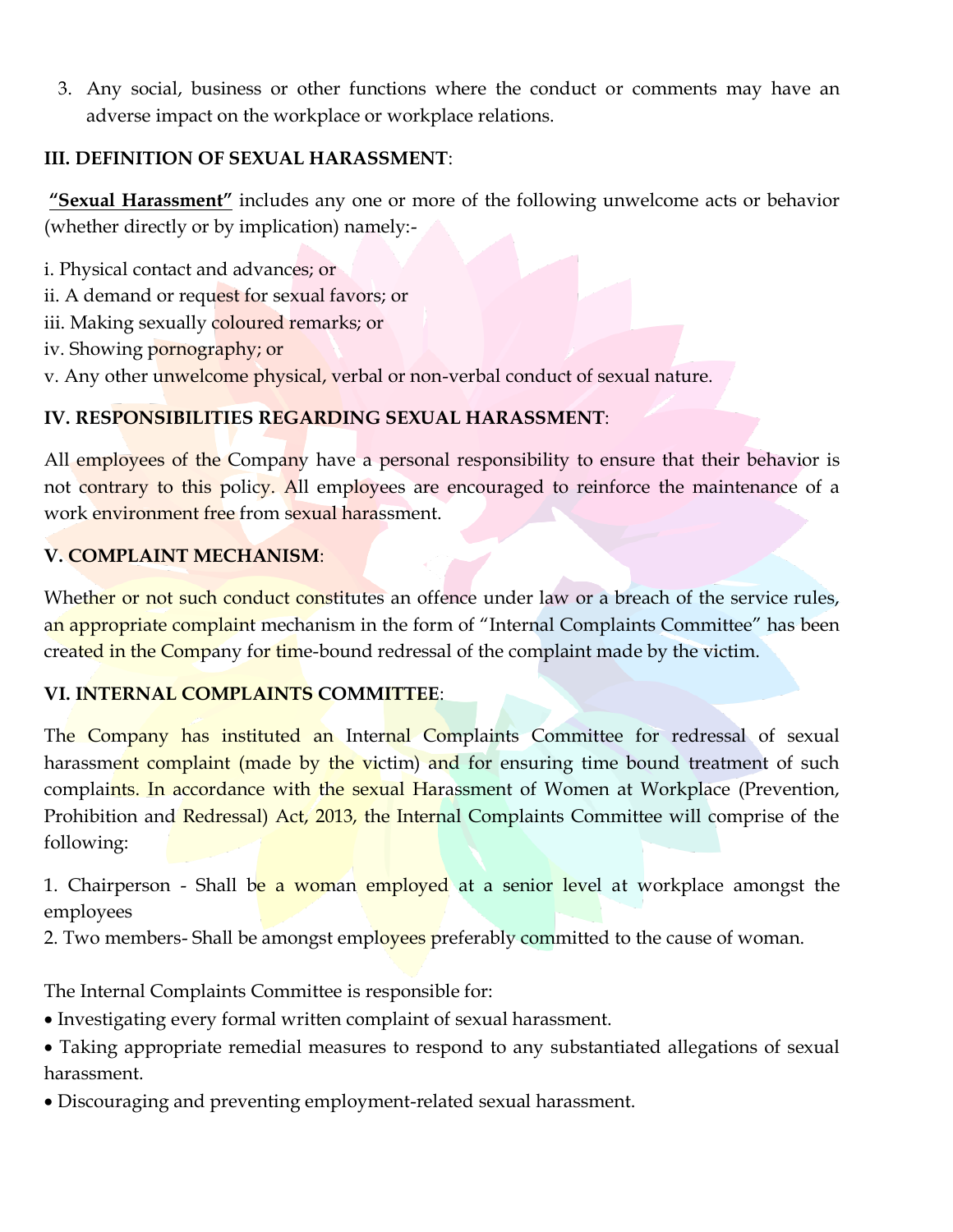# **VII.PROCEDURES FOR RESOLUTION, SETTLEMENT OR PROSECUTION OF ACTS OF SEXUAL HARASSMENT**:

The Company is committed to providing a supportive environment in which the concerns of sexual harassment shall be resolved as follows:

### **A. Informal Resolution Options:**

1. When an incident of sexual harassment occurs, the victim of such conduct can communicate her disapproval and objections immediately to the harasser and request the harasser to behave decently.

2. If the harassment does not stop or if victim is not comfortable with addressing the harasser directly, she can bring her concern to the attention of the Internal Complaints Committee for redressal of her grievances. The Internal Complaints Committee will thereafter provide advice or extend support as requested and will undertake prompt investigation to resolve the matter.

### **B. Complaints**:

- 1. Any employee with a harassment concern, who is not comfortable with the informal resolution options or has exhausted such options, may make a formal complaint to the Chairperson of the Internal Complaints Committee constituted by the Management.
- 2. The complainant shall submit 6(six) copies of the Complaint to the Complaint Committee along with supporting documents and the names and addresses of the witnesses in writing and can be in form of a letter, preferably within 3 months from the date of occurrence of the alleged incident, sent in a sealed envelope. Alternately, the employee can send complaint through an email. The employee is required to disclose her name, department, division and location she is working in, to enable the Chairperson to contact her and take the matter forward.
- 3. The Complaint Committee shall send 1(one) of the copies received from the aggrieved woman to the accused (respondent) within a period of 7 working days.
- 4. The Accused (respondent) shall file his reply to the Complaint along with supporting documents and the names and addresses of the witnesses, within a period not exceeding 10 working days from the date of receipt of the documents.
- 5. The Complaint committee have the right to terminate the inquiry proceedings or to give an ex-parte decision on the complaint, if the Aggrieved (complainant) or Accused (respondent) fails, without sufficient cause, to present herself or himself for 3 consecutive hearings convened by the Chairperson, as the case may be, provided that such termination or ex-parte order may not be passed without giving a notice in writing, 15 days in advance, to the party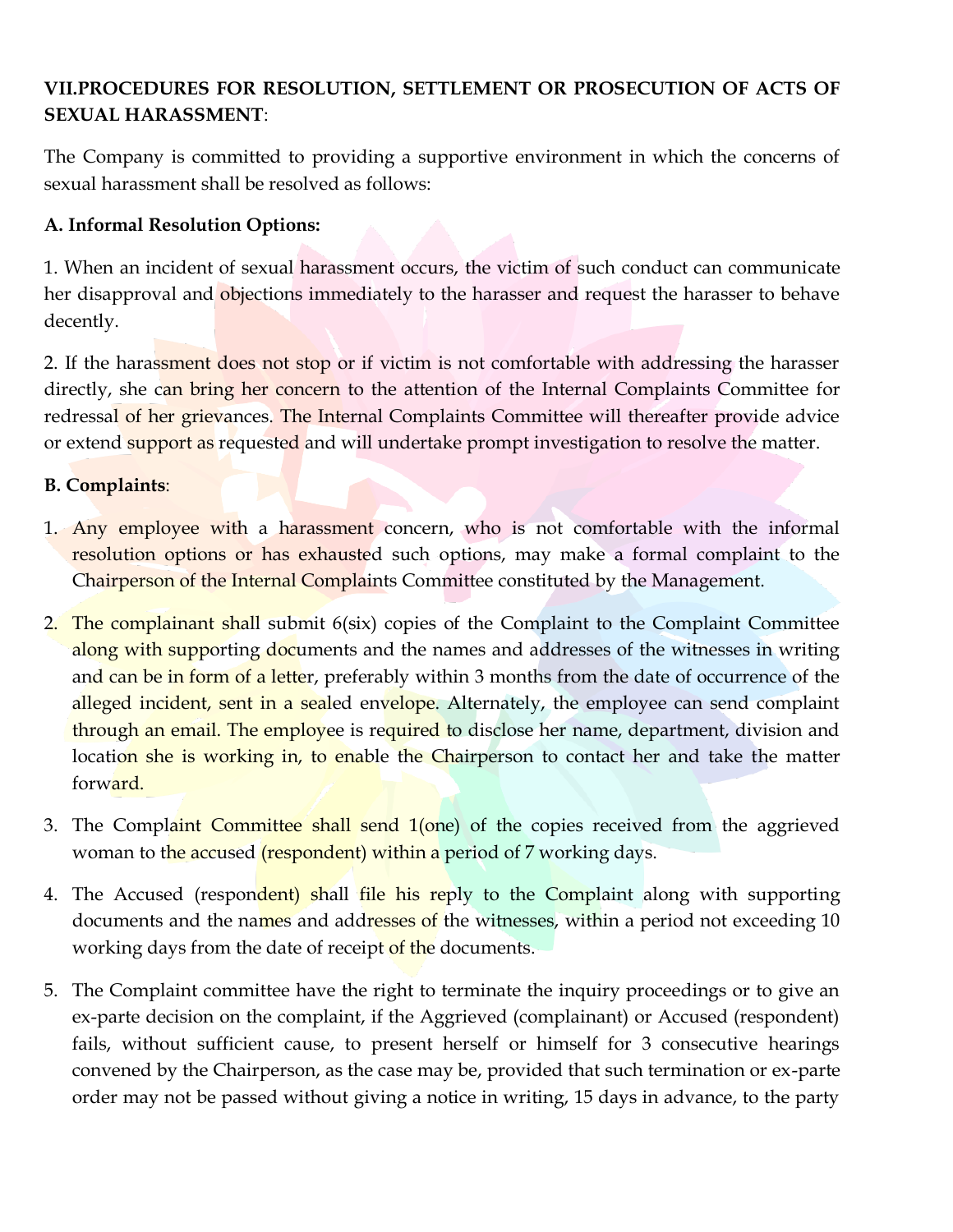concerned. In conducting the inquiry, a minimum of 3 Members of the Complaints Committee including the chairperson, as the case may be, shall be present.

- 6. The parties shall not be allowed to bring in any legal practitioner to represent them in their case at any stage of the proceedings before the Complaints Committee.
- 7. The Internal Complaints Committee shall conduct such investigations in a timely manner and shall submit a written report containing the findings and recommendations to the Employer as soon as practically possible and in any case, not later than 10 days from the date of completion of inquiry. **The Employer shall act upon the recommendation within 60 days of its receipt by him.**
- 8. The Complaint's Committee report will also be made available to concerned parties.

# **VIII. MANNER OF TAKING ACTION AGAINST THE RESPONDENT**:

Where the Complaints Committee arrives at the conclusion that the allegation against the respondents been proved, it shall recommend to the employer to take action which may include the following:

- a. Written apology;
- b. Warning;
- c. Reprimand or Censure;
- d. Withholding of Promotion;
- e. Withholding of pay rise or increments; or

f. Terminating the respondent from service; or g. Undergoing a counseling session or carrying out community service.

## **IX. PUNISHMENT FOR FALSE OR MALICIOUS COMPLAINT AND FALSE EVIDENCE**:

Where the Internal Complaints Committee arrives at a conclusion that the allegation against the respondent is malicious or the aggrieved woman or any other person making the complaint has made the complaint knowing it to be false or the aggrieved woman or any other person making the complaint has produced any forged or misleading document, it may recommend to the employer to take action in accordance with the provisions of the service rules applicable to her or him.

## **X. CONFIDENTIALITY**:

The Company understands that it is difficult for the victim to come forward with a complaint of sexual harassment and recognizes the victim's interest in keeping the matter confidential. To protect the interests of the victim, the accused person and others who may report incidents of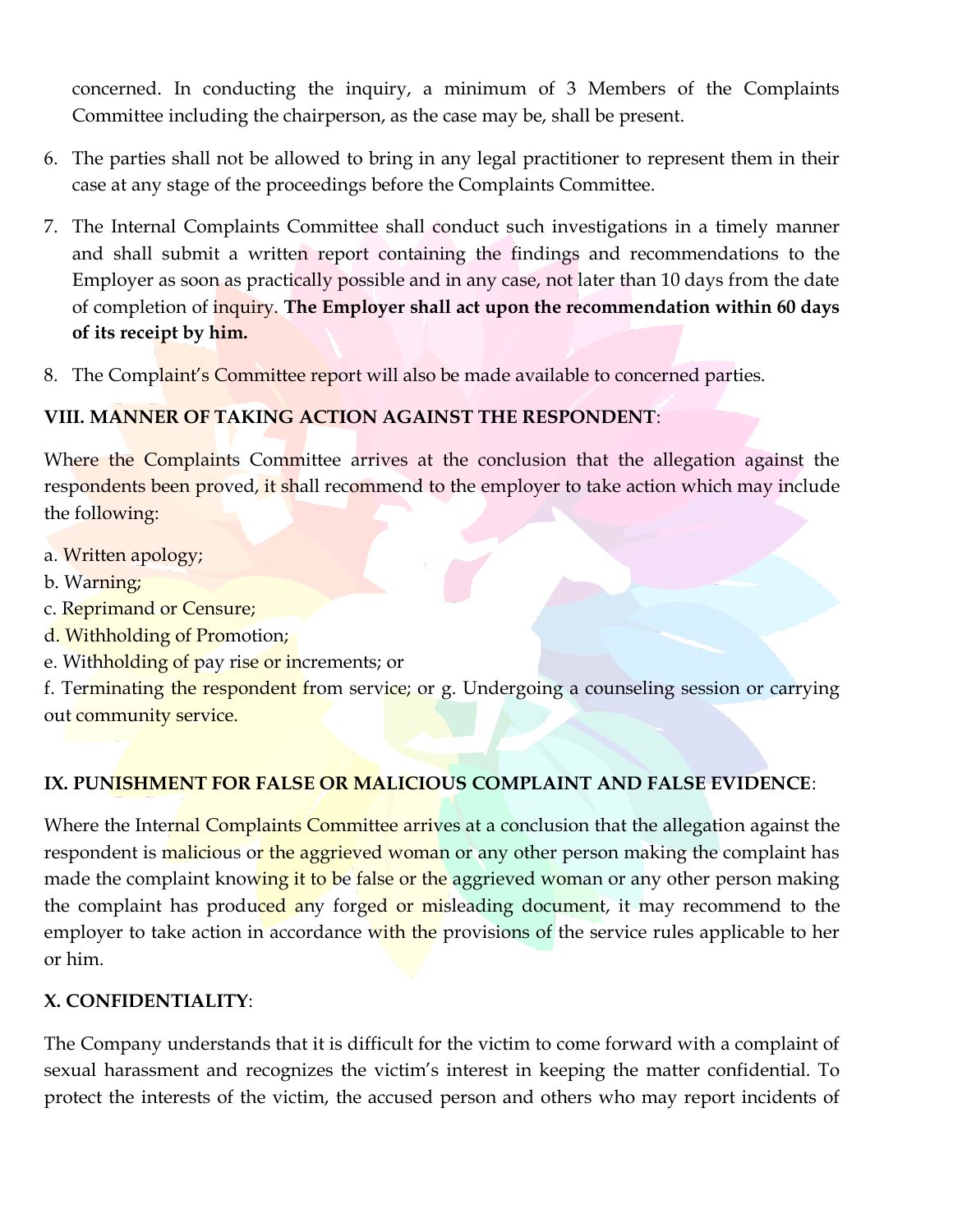sexual harassment, confidentiality will be maintained throughout any investigatory process to the extent practicable and appropriate under the circumstances.

# **XI. ACCESS TO REPORTS AND DOCUMENTS**:

All records of complaints, including contents of meetings, results of investigations and other relevant material will be kept confidential by the Company except where disclosure is required under disciplinary or other remedial processes.

# **XII. PROTECTION TO COMPLAINANT / VICTIM**:

The Company is committed to ensuring that no employee who brings forward a harassment concern is subject to any form of reprisal. Any reprisal will be subject to disciplinary action. The Company will ensure that victim or witnesses are not victimized or discriminated against while dealing with complaints of sexual harassment. However, anyone who abuses the procedure (for example, by maliciously putting an allegation knowing it to be untrue) will be subject to disciplinary action.

# **XIII. CONCLUSION**:

In conclusion, the Company reiterates its commitment to providing its women employees, a workplace free from harassment/ discrimination and where every employee is treated with dignity and respect.